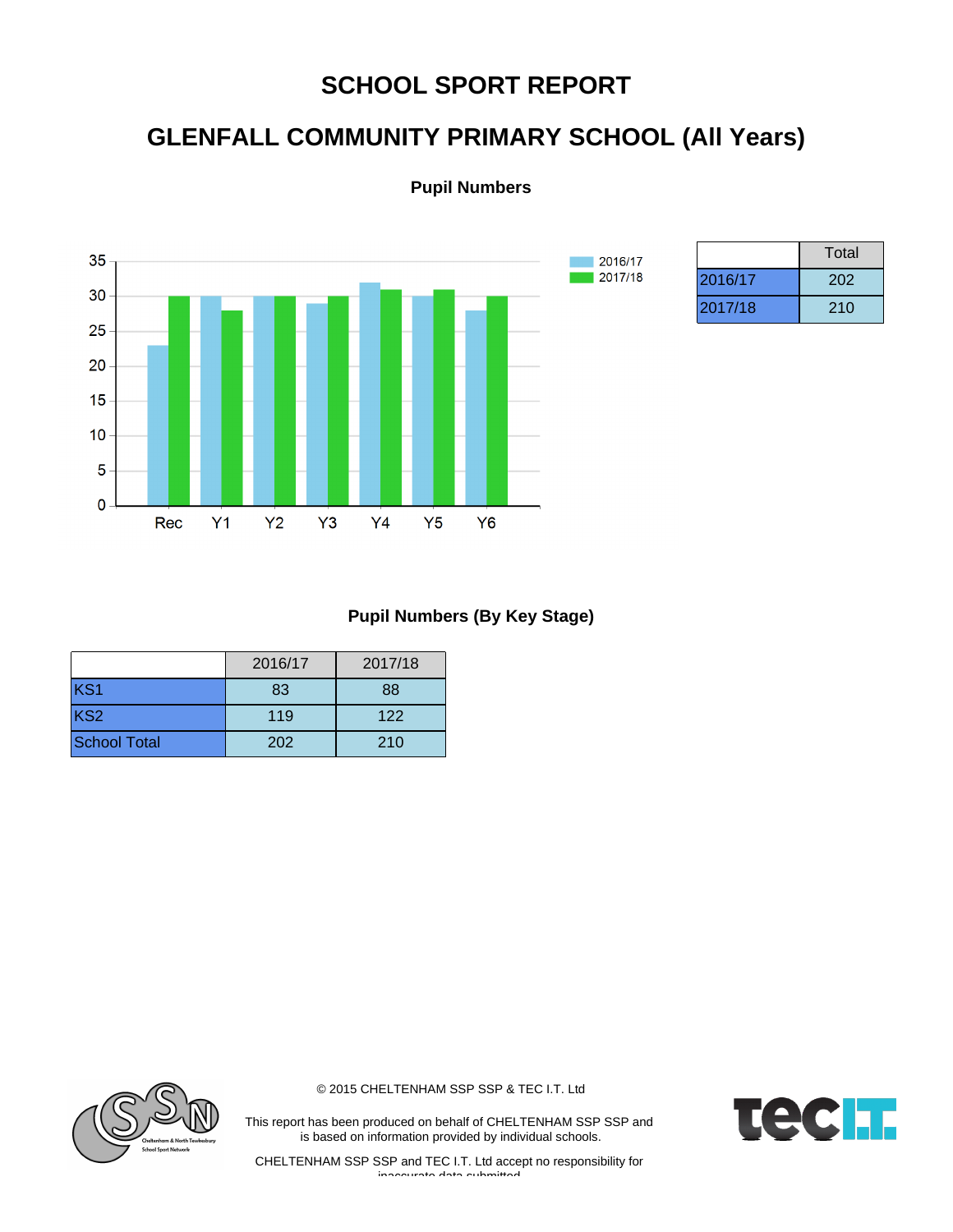#### **Minutes of PE in a typical week**



## **Number of young people participating in Intra School / Level 1 competitions**



|         | Total |
|---------|-------|
| 2016/17 | 202   |
| 2017/18 | 210   |

### **Number of young people participating in Intra School / Level 1 competitions (By Key Stage)**

|                     | 2016/17 | 2017/18 |
|---------------------|---------|---------|
| KS1                 | 83      | 88      |
| KS <sub>2</sub>     | 119     | 122     |
| <b>School Total</b> | 202     | 210     |



© 2015 CHELTENHAM SSP SSP & TEC I.T. Ltd

This report has been produced on behalf of CHELTENHAM SSP SSP and is based on information provided by individual schools.

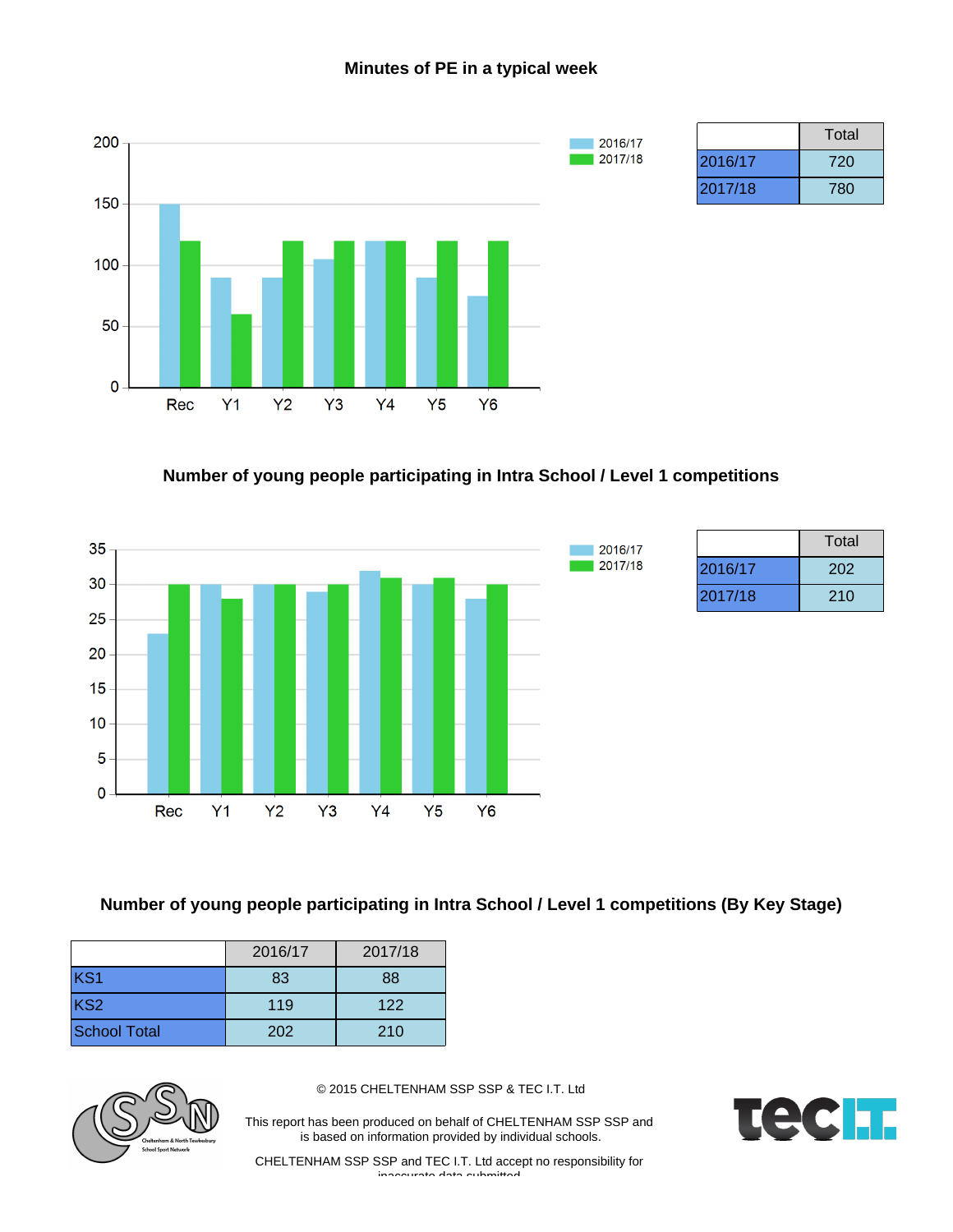### **Percentage of young people involved in Intra / Level 1 competition**

|                                | 2016/17 | 2017/18 |
|--------------------------------|---------|---------|
| Rec                            | 100.00% | 100.00% |
| Y <sub>1</sub>                 | 100.00% | 100.00% |
| Y <sub>2</sub>                 | 100.00% | 100.00% |
| Y <sub>3</sub>                 | 100.00% | 100.00% |
| Y4                             | 100.00% | 100.00% |
| $\overline{Y5}$                | 100.00% | 100.00% |
| <b>Y6</b>                      | 100.00% | 100.00% |
| <b>Total School</b><br>Average | 100.00% | 100.00% |

#### **Intra / Level 1 comments**

Not applicable for multiple years or schools

#### **Number of young people involved in Inter / Level 2 competition**



|         | Total |
|---------|-------|
| 2016/17 | 59    |
| 2017/18 | 61    |

#### **Number of young people involved in Inter / Level 2 competition (By Key Stage)**

|                     | 2016/17 | 2017/18 |
|---------------------|---------|---------|
| KS1                 |         |         |
| KS <sub>2</sub>     | 59      | 61      |
| <b>School Total</b> | 59      |         |



© 2015 CHELTENHAM SSP SSP & TEC I.T. Ltd

This report has been produced on behalf of CHELTENHAM SSP SSP and is based on information provided by individual schools.

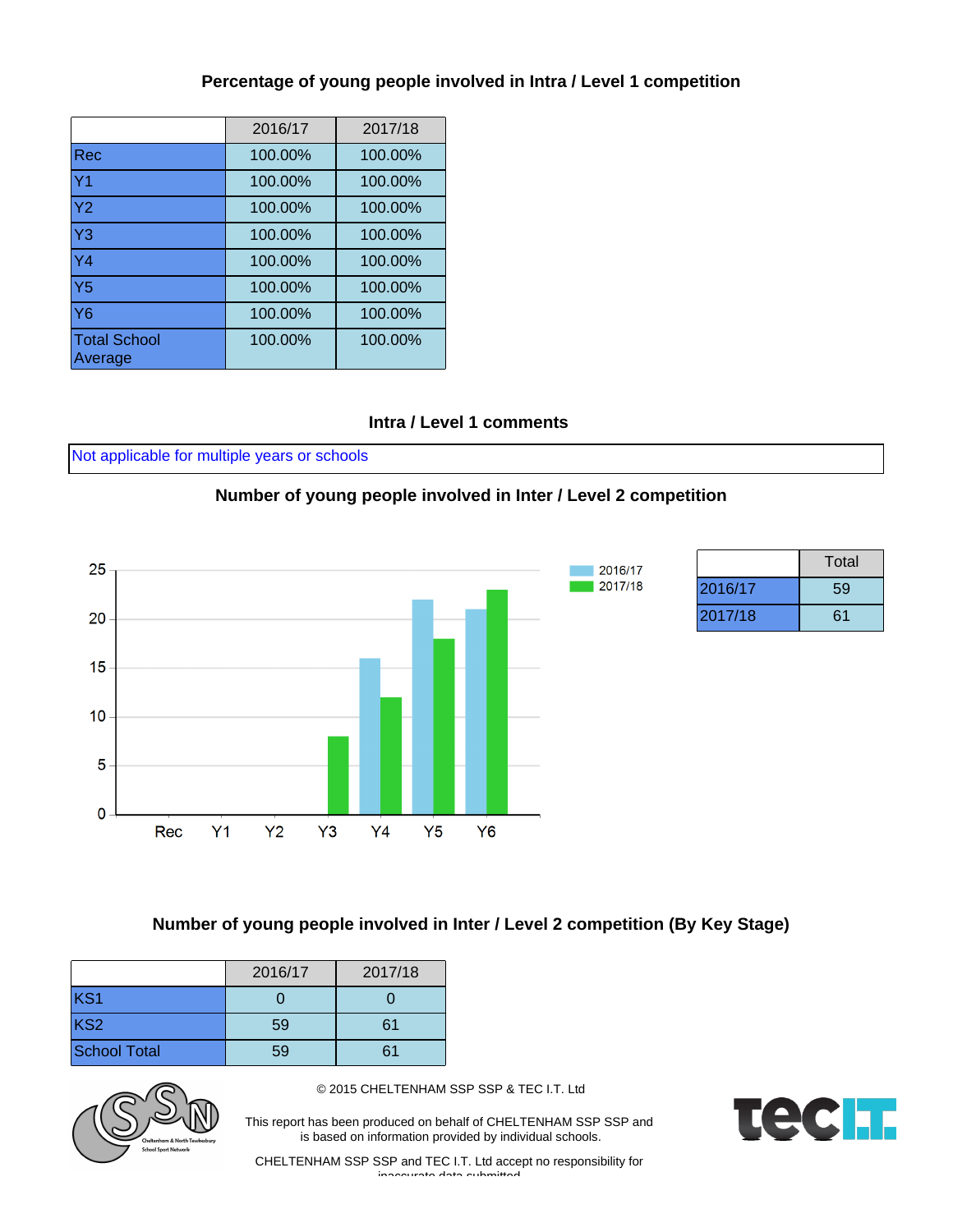### **Percentage of young people involved in Inter / Level 2 competition**

|                                | 2016/17  | 2017/18  |
|--------------------------------|----------|----------|
| <b>Rec</b>                     | 0.00%    | $0.00\%$ |
| Y <sub>1</sub>                 | $0.00\%$ | $0.00\%$ |
| Y <sub>2</sub>                 | 0.00%    | $0.00\%$ |
| Y <sub>3</sub>                 | 0.00%    | 26.67%   |
| $\overline{Y4}$                | 50.00%   | 38.71%   |
| $\overline{Y5}$                | 73.33%   | 58.06%   |
| <b>Y6</b>                      | 75.00%   | 76.67%   |
| <b>Total School</b><br>Average | 29.21%   | 29.05%   |

#### **Inter / Level 2 comments**

Not applicable for multiple years or schools

#### **Number of young people involved in Sports Leadership**



|         | Total |
|---------|-------|
| 2016/17 | 12    |
| 2017/18 | 30    |



© 2015 CHELTENHAM SSP SSP & TEC I.T. Ltd

This report has been produced on behalf of CHELTENHAM SSP SSP and is based on information provided by individual schools.

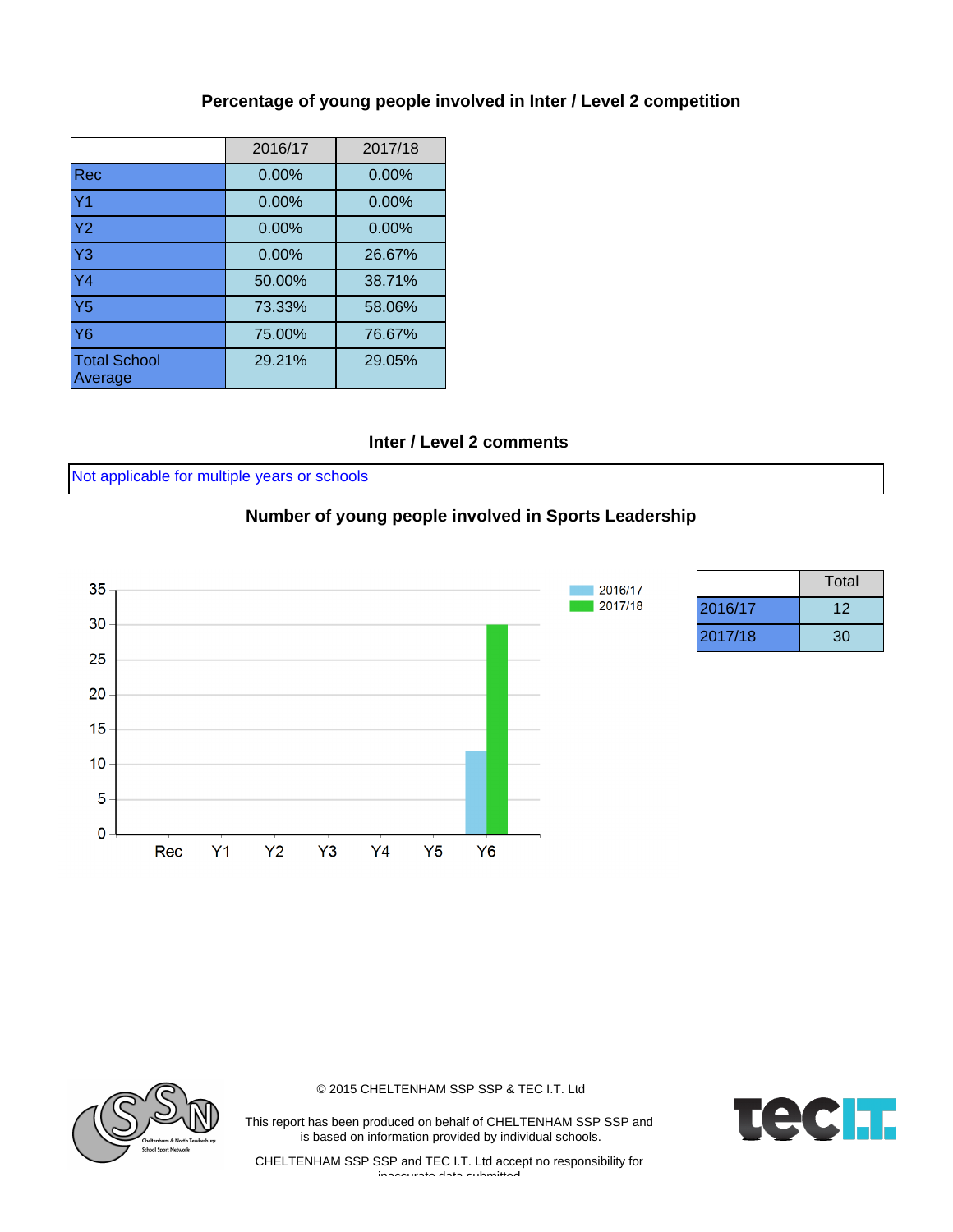#### **Number of young people involved in Sports Leadership (By Key Stage)**

|                     | 2016/17 | 2017/18 |
|---------------------|---------|---------|
| KS1                 |         |         |
| KS <sub>2</sub>     | 12      | 30      |
| <b>School Total</b> | 12      | 30      |

#### **Percentage of young people involved in Sports Leadership**

|                                | 2016/17  | 2017/18 |
|--------------------------------|----------|---------|
| <b>Rec</b>                     | 0.00%    | 0.00%   |
| Y <sub>1</sub>                 | 0.00%    | 0.00%   |
| Y <sub>2</sub>                 | $0.00\%$ | 0.00%   |
| Y <sub>3</sub>                 | $0.00\%$ | 0.00%   |
| Y <sub>4</sub>                 | 0.00%    | 0.00%   |
| Y <sub>5</sub>                 | $0.00\%$ | 0.00%   |
| $\overline{Y6}$                | 42.86%   | 100.00% |
| <b>Total School</b><br>Average | 5.94%    | 14.29%  |

#### **Leadership comments**

Not applicable for multiple years or schools

#### **Number of young people participating in extra curricular sporting activity**



|         | Total |
|---------|-------|
| 2016/17 | 95    |
| 2017/18 | 99    |



© 2015 CHELTENHAM SSP SSP & TEC I.T. Ltd

This report has been produced on behalf of CHELTENHAM SSP SSP and is based on information provided by individual schools.

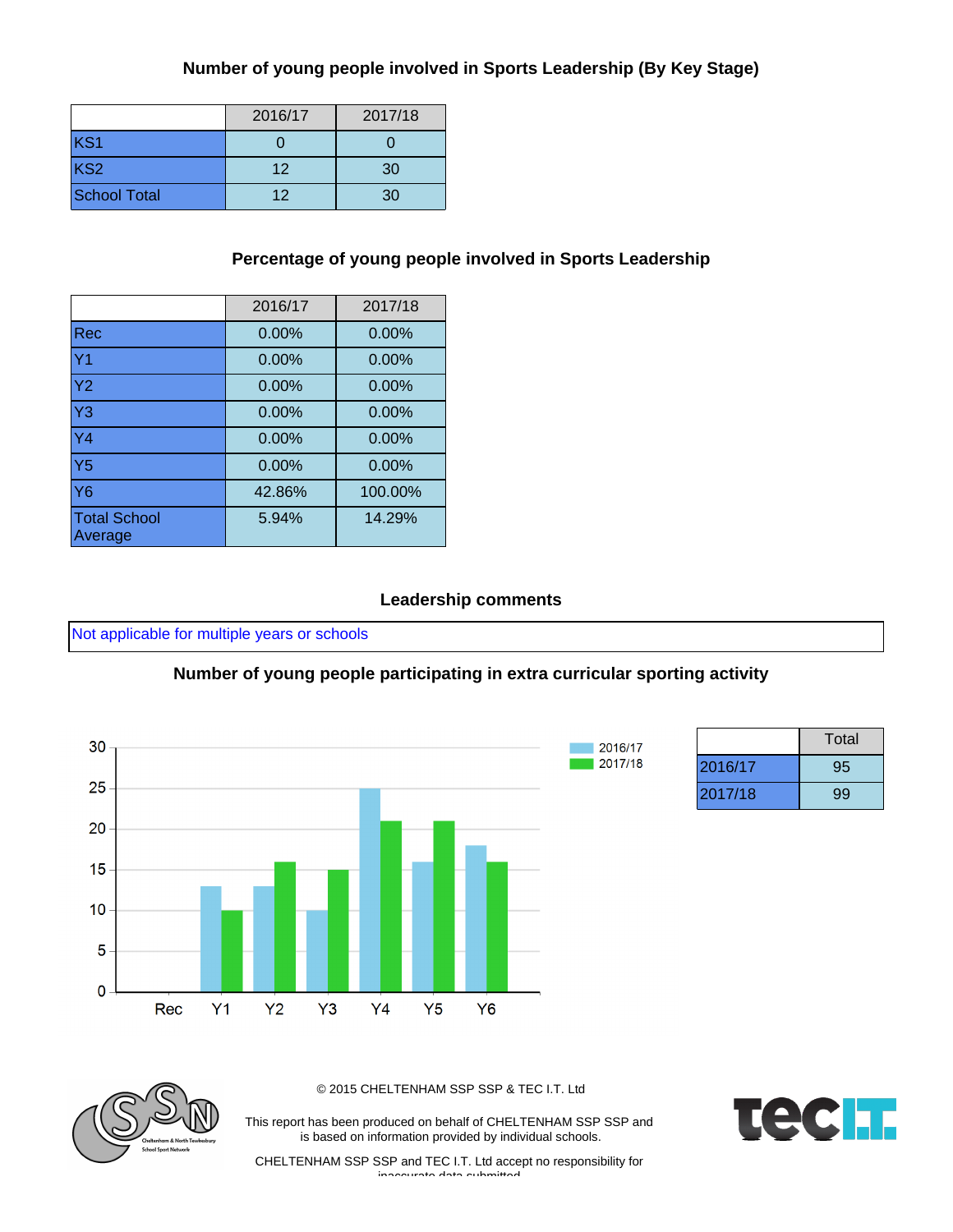#### **Number of young people participating in extra curricular sporting activity (By Key Stage)**

|                     | 2016/17 | 2017/18 |
|---------------------|---------|---------|
| KS <sub>1</sub>     | 26      | 26      |
| KS <sub>2</sub>     | 69      | 73      |
| <b>School Total</b> | 95      | 99      |

## **Percentage of young people participating in extra curricular sporting activity**

|                                | 2016/17  | 2017/18 |
|--------------------------------|----------|---------|
| Rec                            | $0.00\%$ | 0.00%   |
| Y <sub>1</sub>                 | 43.33%   | 35.71%  |
| Y <sub>2</sub>                 | 43.33%   | 53.33%  |
| $\overline{Y3}$                | 34.48%   | 50.00%  |
| $\overline{Y4}$                | 78.13%   | 67.74%  |
| Y5                             | 53.33%   | 67.74%  |
| Y6                             | 64.29%   | 53.33%  |
| <b>Total School</b><br>Average | 47.03%   | 47.14%  |

## **Extra Curricular Comments**

Not applicable for multiple years or schools

### **Number of young people (SEN) participating in Intra School / Level 1 competitions**



|         | Total |
|---------|-------|
| 2016/17 | 29    |
| 2017/18 | 30    |



© 2015 CHELTENHAM SSP SSP & TEC I.T. Ltd

This report has been produced on behalf of CHELTENHAM SSP SSP and is based on information provided by individual schools.

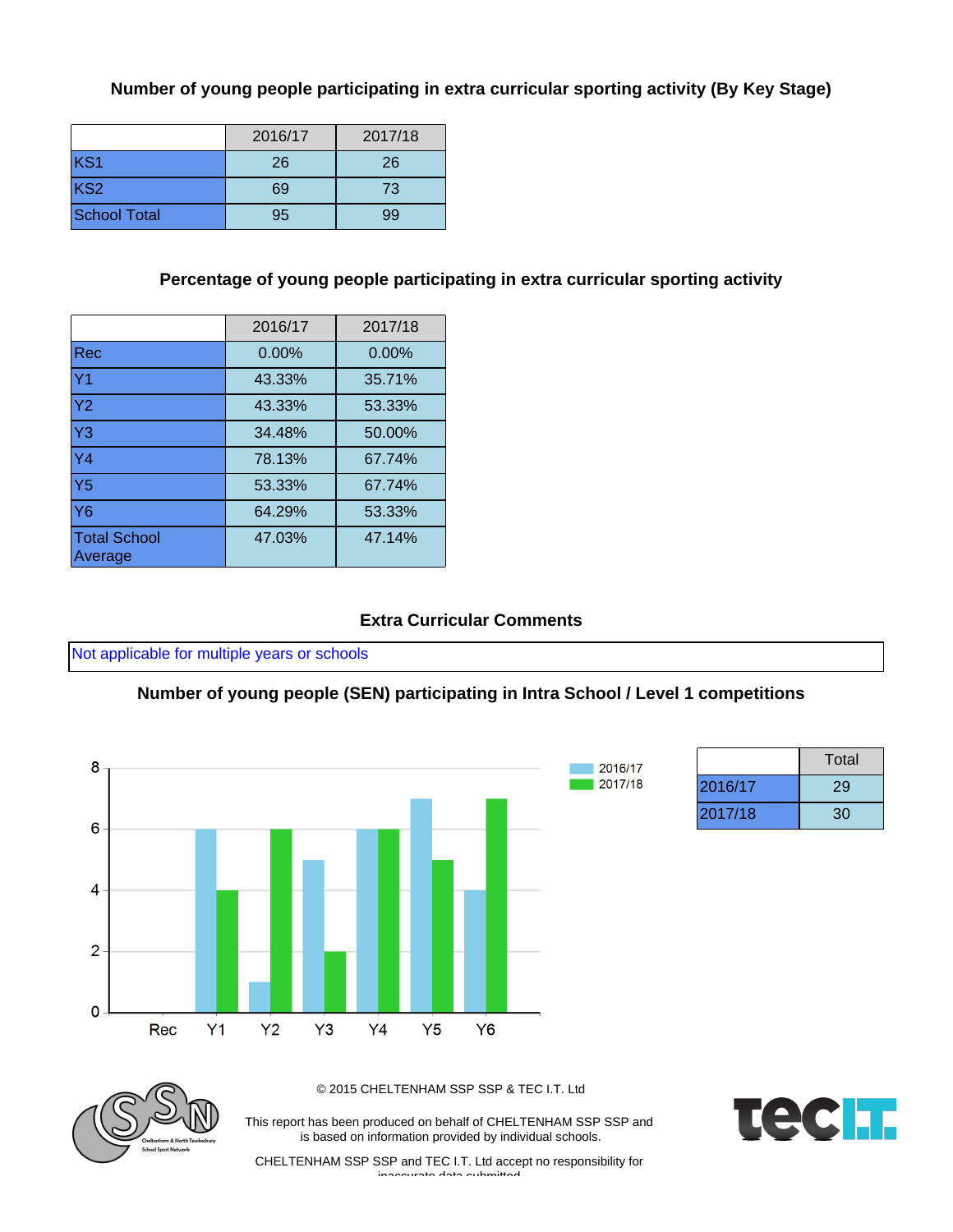### **Number of young people (SEN) participating in Intra School / Level 1 competitions (By Key Stage)**

|                     | 2016/17 | 2017/18 |
|---------------------|---------|---------|
| KS1                 |         | 10      |
| KS <sub>2</sub>     | 22      | 20      |
| <b>School Total</b> | 29      | 30      |

## **Percentage of young people (SEN) involved in Intra / Level 1 competition**

|                                | 2016/17    | 2017/18    |
|--------------------------------|------------|------------|
| <b>Rec</b>                     | <b>NaN</b> | <b>NaN</b> |
| Y <sub>1</sub>                 | 100.00%    | 100.00%    |
| Y <sub>2</sub>                 | 100.00%    | 100.00%    |
| Y <sub>3</sub>                 | 100.00%    | 100.00%    |
| Y <sub>4</sub>                 | 100.00%    | 100.00%    |
| Y <sub>5</sub>                 | 100.00%    | 100.00%    |
| <b>Y6</b>                      | 100.00%    | 100.00%    |
| <b>Total School</b><br>Average | 100.00%    | 100.00%    |

## **Number of young people (SEN) involved in Inter / Level 2 competition**



|         | Total |
|---------|-------|
| 2016/17 | 5     |
| 2017/18 | 5     |



© 2015 CHELTENHAM SSP SSP & TEC I.T. Ltd

This report has been produced on behalf of CHELTENHAM SSP SSP and is based on information provided by individual schools.

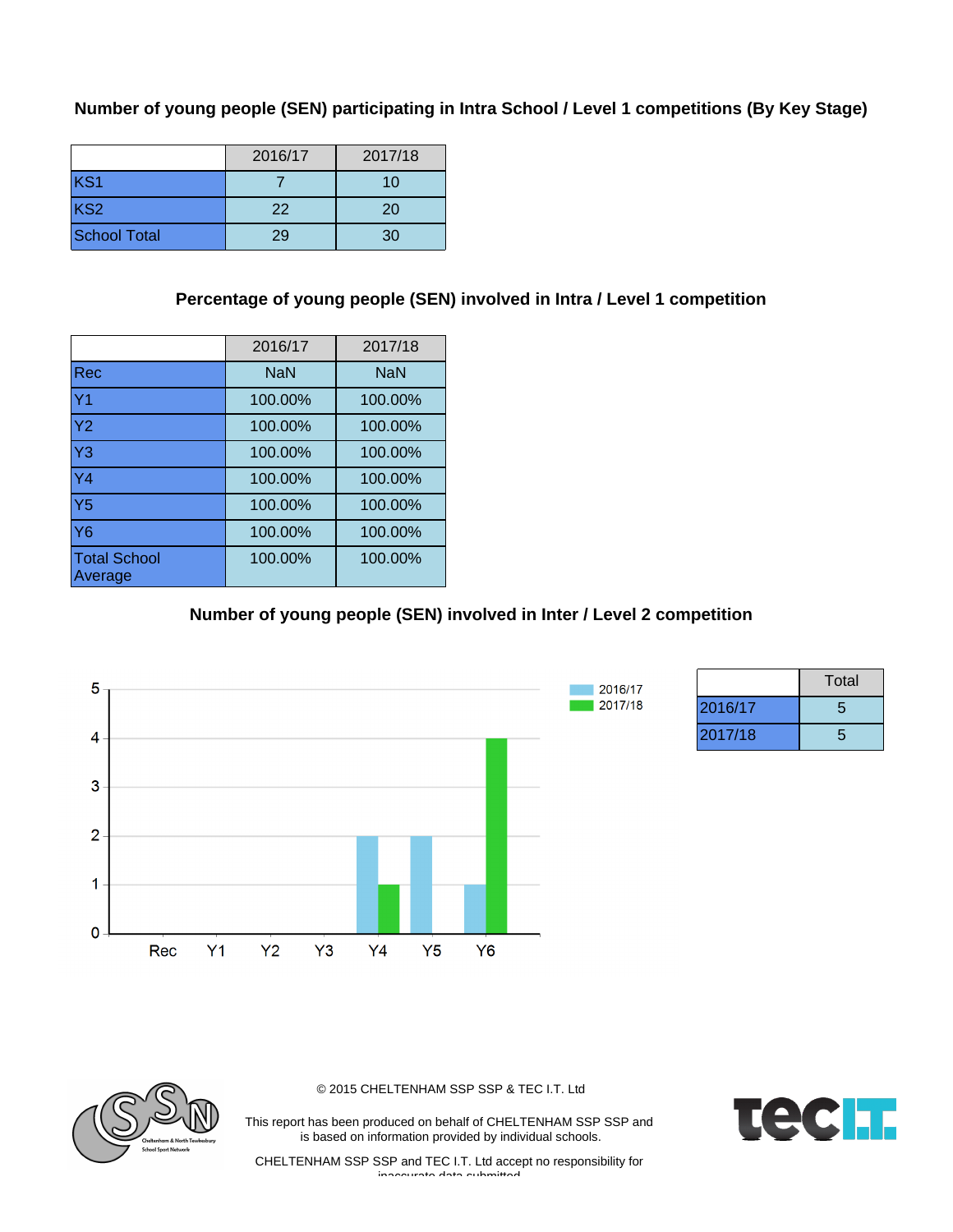## **Number of young people (SEN) involved in Inter / Level 2 competition (By Key Stage)**

|                     | 2016/17 | 2017/18 |
|---------------------|---------|---------|
| KS1                 |         |         |
| KS <sub>2</sub>     | : J     |         |
| <b>School Total</b> |         |         |

## **Percentage of young people (SEN) involved in Inter / Level 2 competition**

|                                | 2016/17    | 2017/18    |
|--------------------------------|------------|------------|
| <b>Rec</b>                     | <b>NaN</b> | <b>NaN</b> |
| Y <sub>1</sub>                 | $0.00\%$   | $0.00\%$   |
| Y <sub>2</sub>                 | $0.00\%$   | $0.00\%$   |
| Y <sub>3</sub>                 | $0.00\%$   | 0.00%      |
| $\overline{Y4}$                | 33.33%     | 16.67%     |
| Y <sub>5</sub>                 | 28.57%     | $0.00\%$   |
| <b>Y6</b>                      | 25.00%     | 57.14%     |
| <b>Total School</b><br>Average | 17.24%     | 16.67%     |

#### **Number of young people (Pupil Premium) participating in Intra School / Level 1 competitions**



|         | Total |
|---------|-------|
| 2016/17 | 15    |
| 2017/18 | 27    |



© 2015 CHELTENHAM SSP SSP & TEC I.T. Ltd

This report has been produced on behalf of CHELTENHAM SSP SSP and is based on information provided by individual schools.

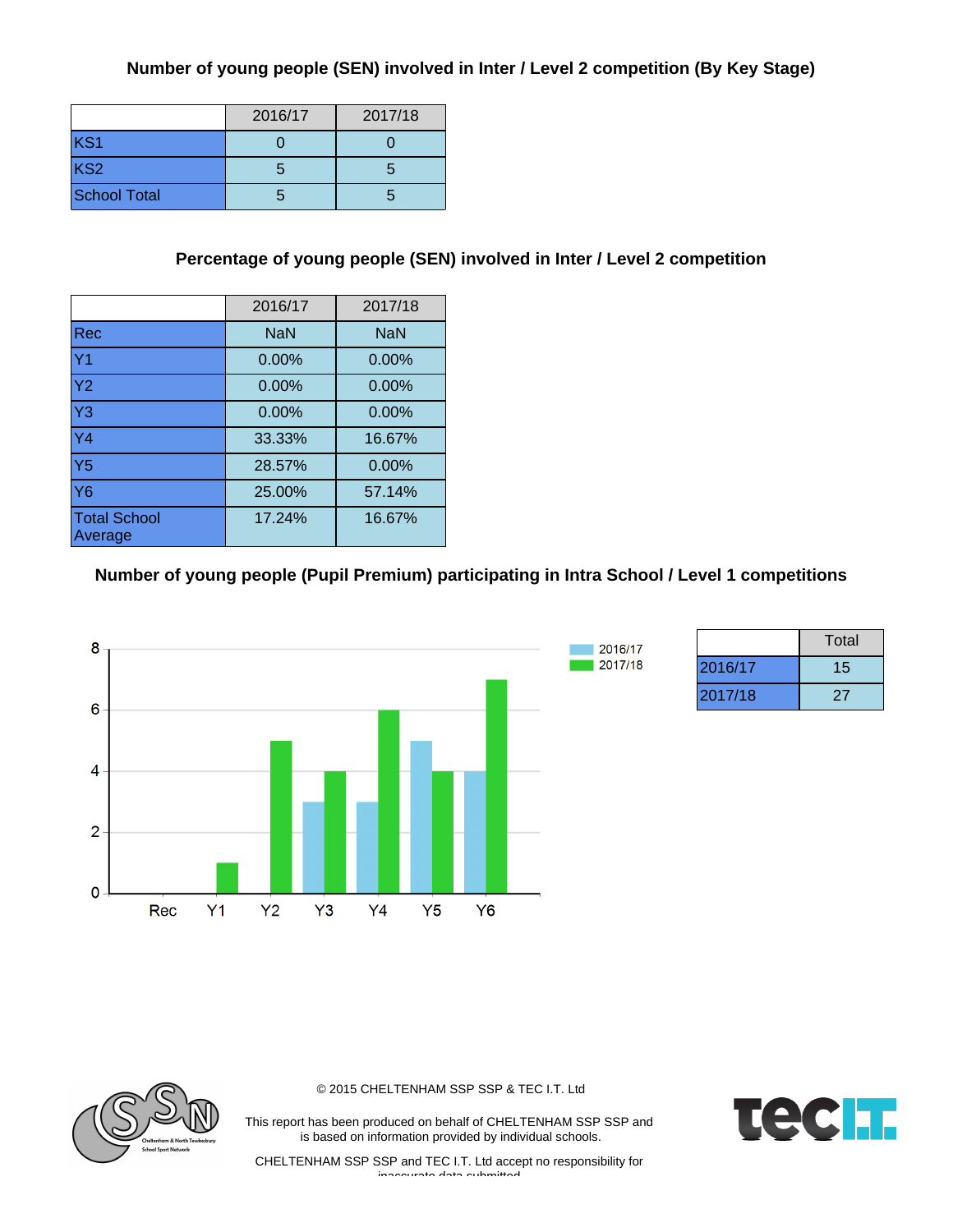#### **Number of young people (Pupil Premium) participating in Intra School / Level 1 competitions (By Key Stage)**

|                     | 2016/17 | 2017/18 |
|---------------------|---------|---------|
| KS1                 |         |         |
| KS <sub>2</sub>     | 15      | 21      |
| <b>School Total</b> | 15      | 27      |

## **Percentage of young people (Pupil Premium) involved in Intra / Level 1 competition**

|                                | 2016/17    | 2017/18    |
|--------------------------------|------------|------------|
| <b>Rec</b>                     | <b>NaN</b> | <b>NaN</b> |
| Y <sub>1</sub>                 | <b>NaN</b> | 100.00%    |
| Y <sub>2</sub>                 | <b>NaN</b> | 100.00%    |
| Y <sub>3</sub>                 | 100.00%    | 100.00%    |
| $\overline{Y4}$                | 100.00%    | 100.00%    |
| Y <sub>5</sub>                 | 100.00%    | 100.00%    |
| <b>Y6</b>                      | 100.00%    | 100.00%    |
| <b>Total School</b><br>Average | 100.00%    | 100.00%    |

## **Number of young people (Pupil Premium) involved in Inter / Level 2 competition**



|         | Total |
|---------|-------|
| 2016/17 | З     |
| 2017/18 | a     |



© 2015 CHELTENHAM SSP SSP & TEC I.T. Ltd

This report has been produced on behalf of CHELTENHAM SSP SSP and is based on information provided by individual schools.

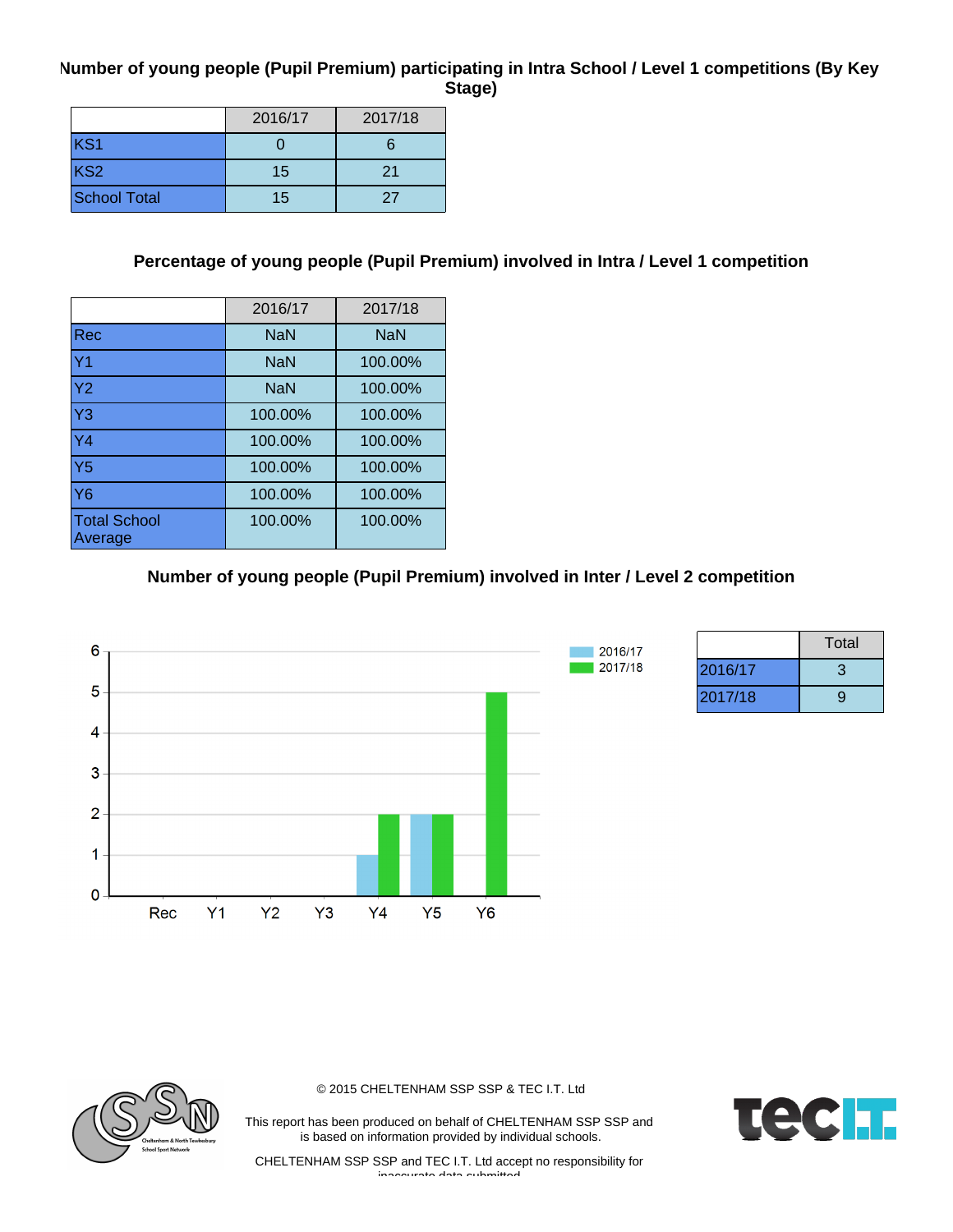## **Number of young people (Pupil Premium) involved in Inter / Level 2 competition (By Key Stage)**

|                     | 2016/17 | 2017/18 |
|---------------------|---------|---------|
| KS <sub>1</sub>     |         |         |
| KS <sub>2</sub>     |         |         |
| <b>School Total</b> |         |         |

#### **Percentage of young people (Pupil Premium) involved in Inter / Level 2 competition**

|                                | 2016/17    | 2017/18    |
|--------------------------------|------------|------------|
| Rec                            | <b>NaN</b> | <b>NaN</b> |
| Y <sub>1</sub>                 | <b>NaN</b> | 0.00%      |
| Y <sub>2</sub>                 | <b>NaN</b> | 0.00%      |
| $\overline{Y}3$                | 0.00%      | 0.00%      |
| Y <sub>4</sub>                 | 33.33%     | 33.33%     |
| Y <sub>5</sub>                 | 40.00%     | 50.00%     |
| <b>Y6</b>                      | $0.00\%$   | 71.43%     |
| <b>Total School</b><br>Average | 20.00%     | 33.33%     |

## **Number of young people (SEN) involved in Extra Curricular activities**



|         | Total |
|---------|-------|
| 2016/17 | 11    |
| 2017/18 | 10    |



© 2015 CHELTENHAM SSP SSP & TEC I.T. Ltd

This report has been produced on behalf of CHELTENHAM SSP SSP and is based on information provided by individual schools.